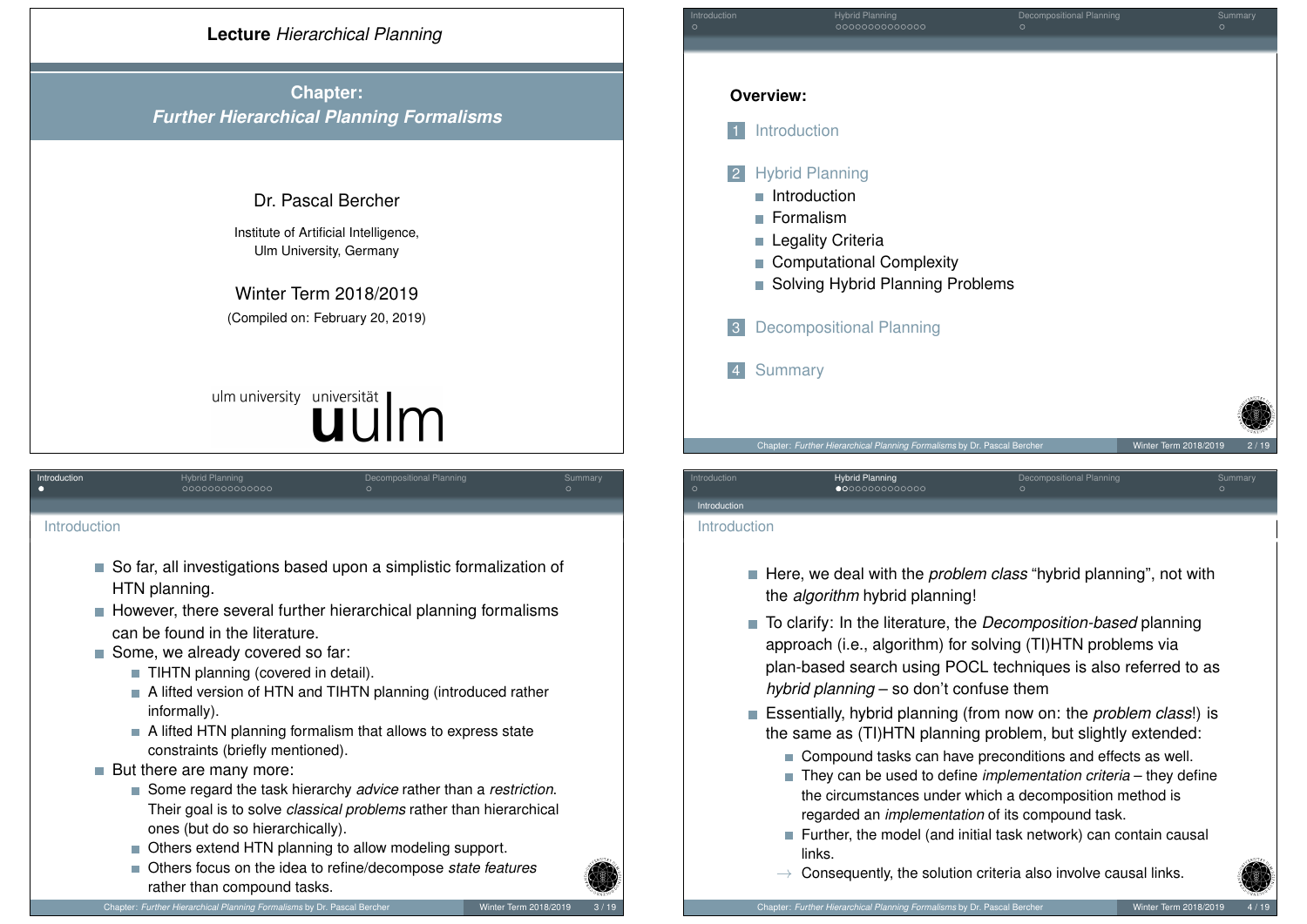

The hybrid planning formalism allows to define preconditions and effects for compound tasks. But why?

|              | Chapter: Further Hierarchical Planning Formalisms by Dr. Pascal Bercher |                                    | Winter Term 2018/2019 | 5/19    |
|--------------|-------------------------------------------------------------------------|------------------------------------|-----------------------|---------|
| Introduction | <b>Hybrid Planning</b>                                                  | Decompositional Planning<br>$\cap$ | $\cap$                | Summary |

[Pro](#page-0-0)blem Descr[ip](#page-0-0)[tio](#page-1-0)[n](#page-2-0)

<span id="page-1-0"></span>[Fo](#page-0-0)rmalism

- $\blacksquare$  Here, we give only a rather informal description of hybrid problems via only mentioning the *differences* to (TI)HTN and POCL problems.
- $\blacksquare$  The problem description extends (TI)HTN problems as follows:
	- Rather than task networks, the model uses *partial plans* known from POCL planning or from decomposition-based search (i.e., plan steps can be abstract as well and there might be causal links).
	- Compound tasks have the same syntactic form as actions, i.e., they allow for preconditions and effects.
	- Consequently, causal links are allowed to point to or from compound tasks as well.
	- $\blacksquare$  Thus, we need to alter how causal links induce ordering constraints: In contrast to the previous definition (cf. first lecture) only those causal links induce an ordering that are defined between two primitive tasks.



The hybrid planning formalism allows to define preconditions and effects for compound tasks. But why?

- $\blacksquare$  To generate abstract (i.e., non-primitive) solutions.
- $\blacksquare$  To exploit it during search.

Formalism

Solution Criteria

■ To provide *modeling support* by restriction to legal models (test all decomposition methods).

Chapter: Further Hierarchical Planning Formalisms by Dr. Pascal Be

 $\blacksquare$  The solution criteria are essentially the same as for (TI)HTN planning, but extended in two ways:

Introduction **Hybrid Planning Compositional Planning Summary** Summary

- $\blacksquare$  To deal with the causal links pointing to or from a compound task, we demand that upon decomposition they get decomposed to any possible consumer (branching over all possibilities).
- Solutions are defined as primitive plans without flaws. (Similar to the decomposition-based algorithm.)
- Similar to HTN vs. TIHTN problems, task insertion is an optional property of the the hybrid planning problem class.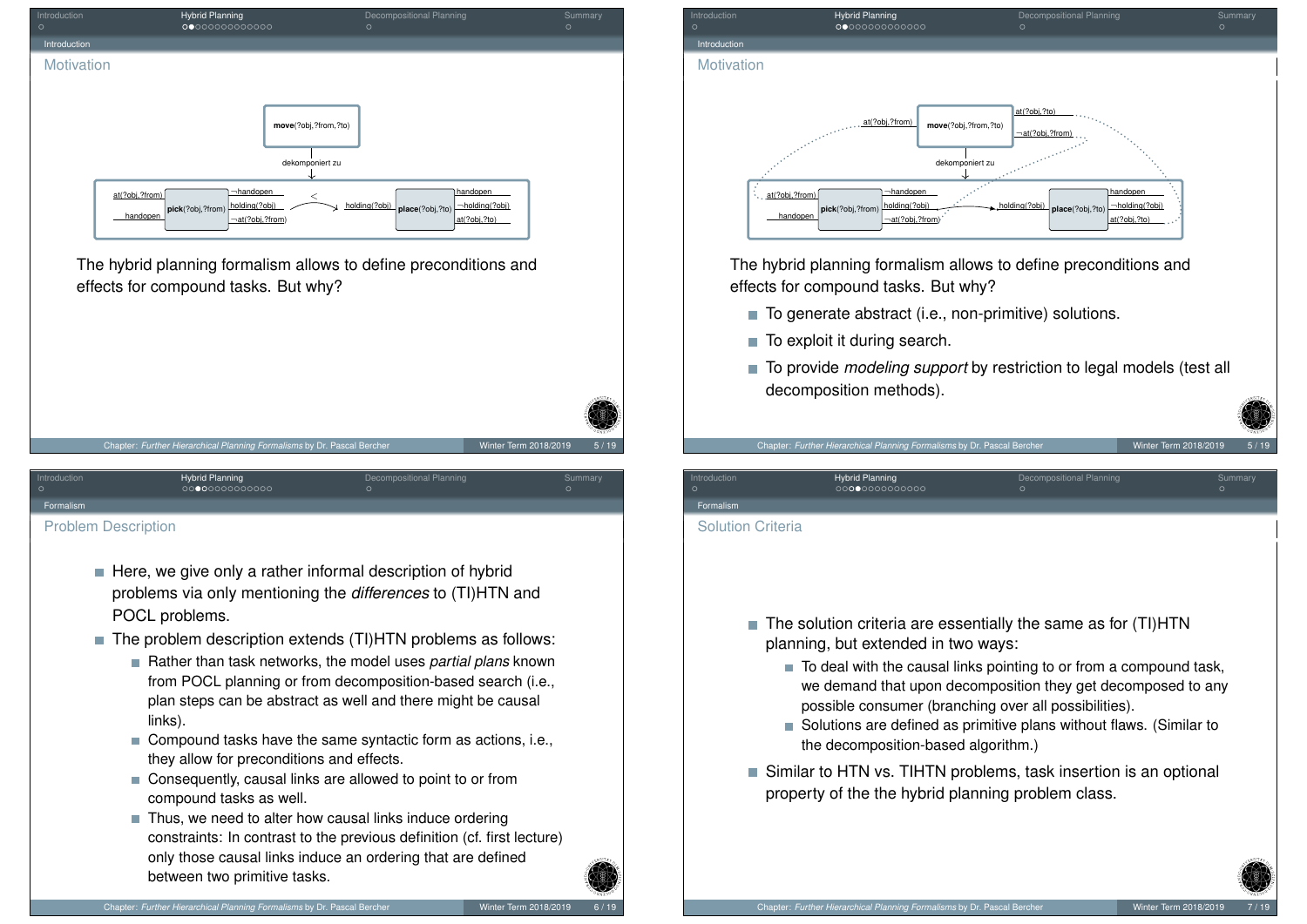<span id="page-2-0"></span>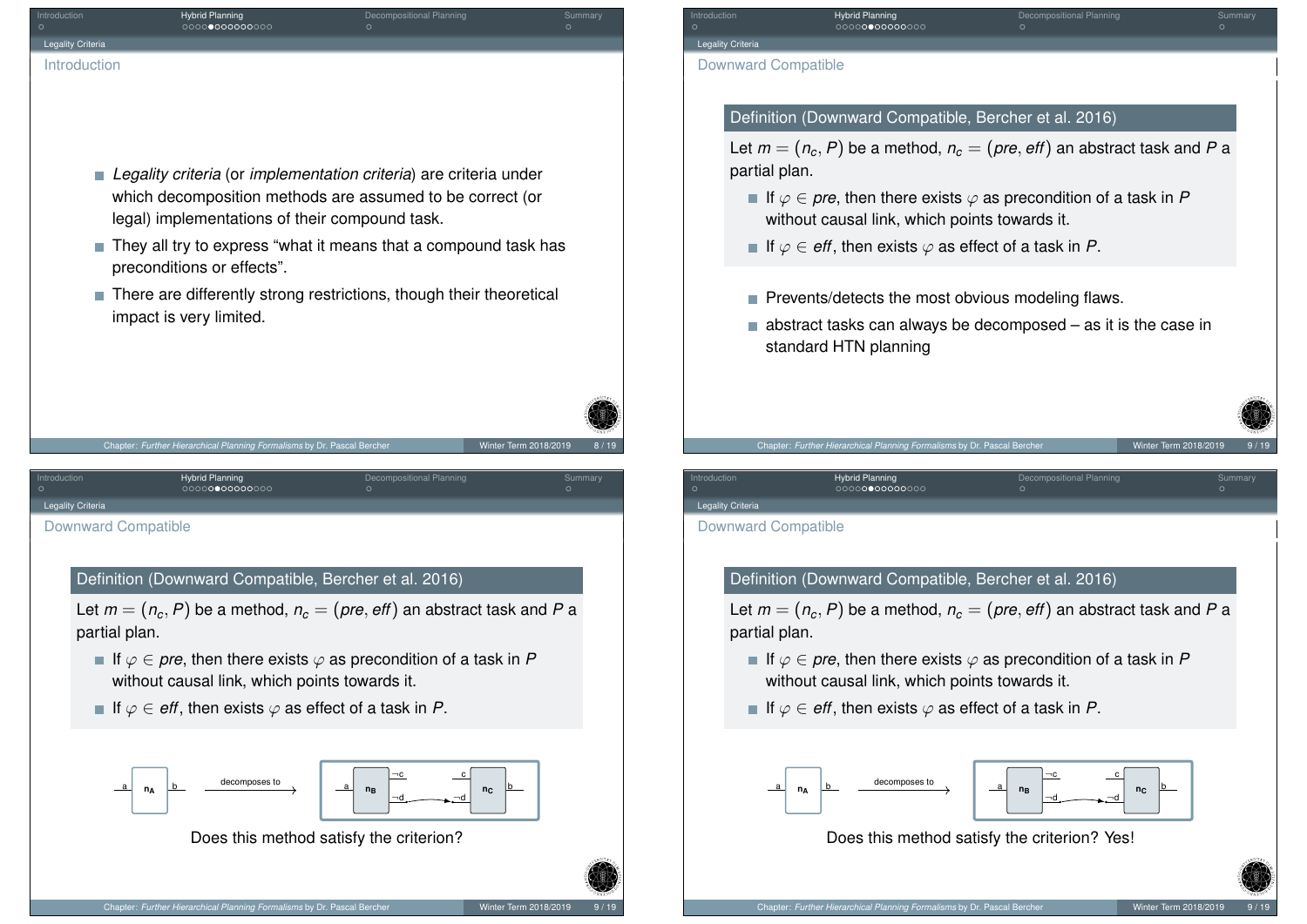| Introduction                      | <b>Hybrid Planning</b><br>0000000000000 | Decompositional Planning | Summary |
|-----------------------------------|-----------------------------------------|--------------------------|---------|
| <b>Legality Criteria</b>          |                                         |                          |         |
| <b>State-transition Semantics</b> |                                         |                          |         |

# Definition (Biundo and Schattenberg, 2001)

Let  $m = (n_c, P)$  be a method,  $n_c = (pre, eff)$  an abstract task, and P a totally ordered plan.

- There needs to be a state *s* satisfying *pre*,  $s \models pre$ , such that *P*'s task sequence ¯*t* is executable in *s*.
- For all states satisfying the first criterion,  $\bar{t}$  generates a state satisfying  $\textit{eff}, \textit{s} \models \textit{eff}.$
- State-transition semantics adopted to abstract tasks.
- Strong assumption: open preconditions need to be supported by one single state.



Introduction **Article Planning Decompositional Planning Summary** Summary

<span id="page-3-0"></span>[Le](#page-0-0)gality Criteria

[State](#page-2-0)-transition[Se](#page-1-0)[ma](#page-2-0)[n](#page-4-0)[ti](#page-5-0)[c](#page-6-0)[s](#page-7-0)

# Definition (Biundo and Schattenberg, 2001)

Let  $m = (n_c, P)$  be a method,  $n_c = (pre, eff)$  an abstract task, and P a totally ordered plan.

- There needs to be a state *s* satisfying *pre*,  $s \models pre$ , such that *P*'s task sequence  $\bar{t}$  is executable in  $s$ .
- For all states satisfying the first criterion,  $\bar{t}$  generates a state satisfying  $\textit{eff}, \textit{s} \models \textit{eff}.$



Does this method satisfy the criterion? Yes!

Introduction **Hybrid Planning Compositional Planning Summary** Summary Legality Criteria State-transition Semantics

# Definition (Biundo and Schattenberg, 2001)

Let  $m = (n_c, P)$  be a method,  $n_c = (pre, eff)$  an abstract task, and P a totally ordered plan.

- There needs to be a state *s* satisfying *pre*,  $s \models pre$ , such that *P*'s task sequence  $\bar{t}$  is executable in  $s$ .
- For all states satisfying the first criterion,  $\bar{t}$  generates a state satisfying  $\textit{eff}, \textit{s} \models \textit{eff}.$



Does this method satisfy the criterion?

Chapter: Further Hierarchical Planning Formalisms by Dr. Pascal Berch

Introduction **Hybrid Planning Compositional Planning Summary** Summary Legality Criteria

State-transition Semantics

# Definition (Biundo and Schattenberg, 2001)

Let  $m = (n_c, P)$  be a method,  $n_c = (pre, eff)$  an abstract task, and P a totally ordered plan.

- There needs to be a state *s* satisfying *pre*,  $s \models pre$ , such that *P*'s task sequence  $\bar{t}$  is executable in  $s$ .
- For all states satisfying the first criterion,  $\bar{t}$  generates a state satisfying  $\textit{eff}, \textit{s} \models \textit{eff}.$



Does this method satisfy the criterion?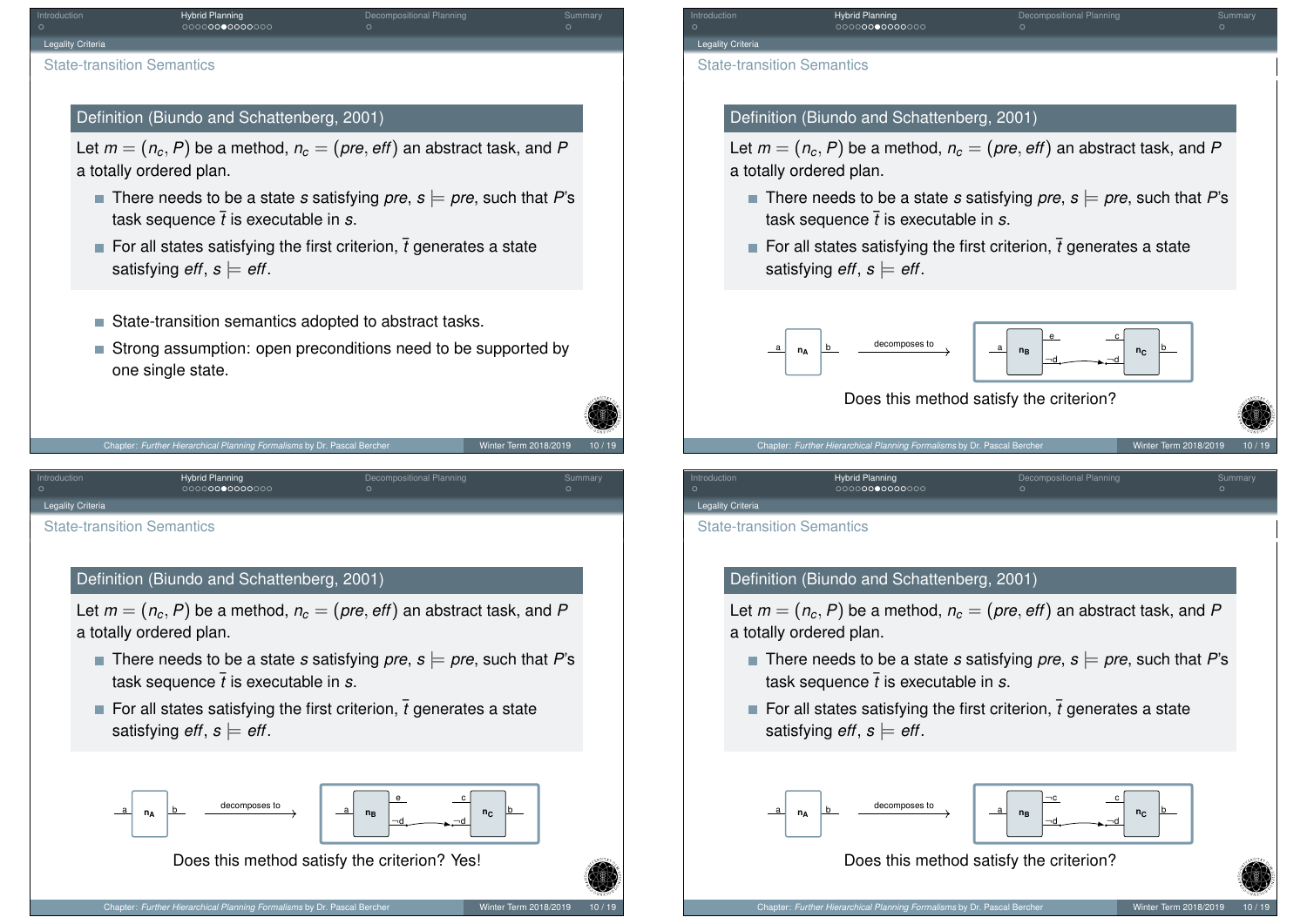| Introduction<br>$\circ$                                | Hybrid Planning<br>0000 <b>00●0000</b> 000                                                        | Decompositional Planning                                                                                                                       | Summary          | Introduction<br>$\circ$                             | ೦೦೦೦                                         |
|--------------------------------------------------------|---------------------------------------------------------------------------------------------------|------------------------------------------------------------------------------------------------------------------------------------------------|------------------|-----------------------------------------------------|----------------------------------------------|
| Legality Criteria<br><b>State-transition Semantics</b> |                                                                                                   |                                                                                                                                                |                  | Legality Criteria<br><b>Causal Threat Criterion</b> |                                              |
|                                                        | Definition (Biundo and Schattenberg, 2001)                                                        |                                                                                                                                                |                  |                                                     | Definition (Yang, 1                          |
|                                                        | a totally ordered plan.                                                                           | Let $m = (n_c, P)$ be a method, $n_c = (pre, eff)$ an abstract task, and P                                                                     |                  | a plan.                                             | Let $m = (n_c, P)$ be                        |
|                                                        | task sequence $\bar{t}$ is executable in s.                                                       | <b>There needs to be a state s satisfying pre, s</b> $\models$ pre, such that P's                                                              |                  |                                                     | pre and eff a<br>$\blacksquare$ There are no |
|                                                        | satisfying <i>eff</i> , $s \models \textit{eff}$ .                                                | For all states satisfying the first criterion, $\bar{t}$ generates a state                                                                     |                  |                                                     | ■ Slightly weak                              |
| _a<br>$n_A$                                            | decomposes to<br>b                                                                                | $\overline{\phantom{a}}^{\mathrm{c}}$<br>$\mathbf{c}$<br>$\overline{a}$<br>$n_{\rm C}$<br>$n_B$<br>Does this method satisfy the criterion? No! |                  |                                                     | need to be ad                                |
| Introduction                                           | Chapter: Further Hierarchical Planning Formalisms by Dr. Pascal Bercher<br><b>Hybrid Planning</b> | Winter Term 2018/2019<br>Decompositional Planning                                                                                              | 10/19<br>Summary | Introduction                                        | Chapter: Further Hierarch<br>Hybrid          |
| Legality Criteria                                      | 0000000000000                                                                                     |                                                                                                                                                |                  | Legality Criteria                                   | nooc                                         |
| <b>Causal Threat Criterion</b>                         |                                                                                                   |                                                                                                                                                |                  | <b>Causal Threat Criterion</b>                      |                                              |
|                                                        | Definition (Yang, 1990)                                                                           |                                                                                                                                                |                  |                                                     | Definition (Yang, 1                          |
| a plan.                                                |                                                                                                   | Let $m = (n_c, P)$ be a method, $n_c = (pre, eff)$ an abstract task, and P                                                                     |                  | a plan.                                             | Let $m = (n_c, P)$ be                        |
|                                                        |                                                                                                   | $\blacksquare$ pre and eff are actual preconditions and effects in P.                                                                          |                  |                                                     | pre and eff a                                |
|                                                        | There are no causal threats.                                                                      |                                                                                                                                                |                  |                                                     | $\blacksquare$ There are no                  |
|                                                        | decomposes to<br>$\mathbf{h}$                                                                     | $\lnot c$<br>$\overline{\phantom{a}}^{\phantom{a}}$                                                                                            |                  |                                                     |                                              |

¬d <sup>a</sup> **<sup>n</sup><sup>C</sup>**

Does this method satisfy the criterion?

**I Planning Decompositional Planning Summary Summary**<br>Decompositional Planning Summary Summary Summary Summary Summary

# 990)

 $\Omega$ e a method,  $n_c = (pre, eff)$  an abstract task, and  $P$ 

- *pre* actual preconditions and effects in *P*.
- causal threats.
- ser than the last criterion: open preconditions do not chieved by one single state.

Introduction **Hybrid Planning Compositional Planning Summary** Summary

Cal Planning Formalisms by Dr. Pascal Bercher Winter Winter Term 2018/2019

# 990)

 $\Omega$ e a method,  $n_c = (pre, eff)$  an abstract task, and  $P$ 

- *pre* and *eff* are actual preconditions and effects in *P*.
- causal threats.



Does this method satisfy the criterion? Yes!

<span id="page-4-0"></span> $a \rightarrow a$  **na** b **decomposes to**  $\rightarrow$  **a nB** 

**nA**

b

¬d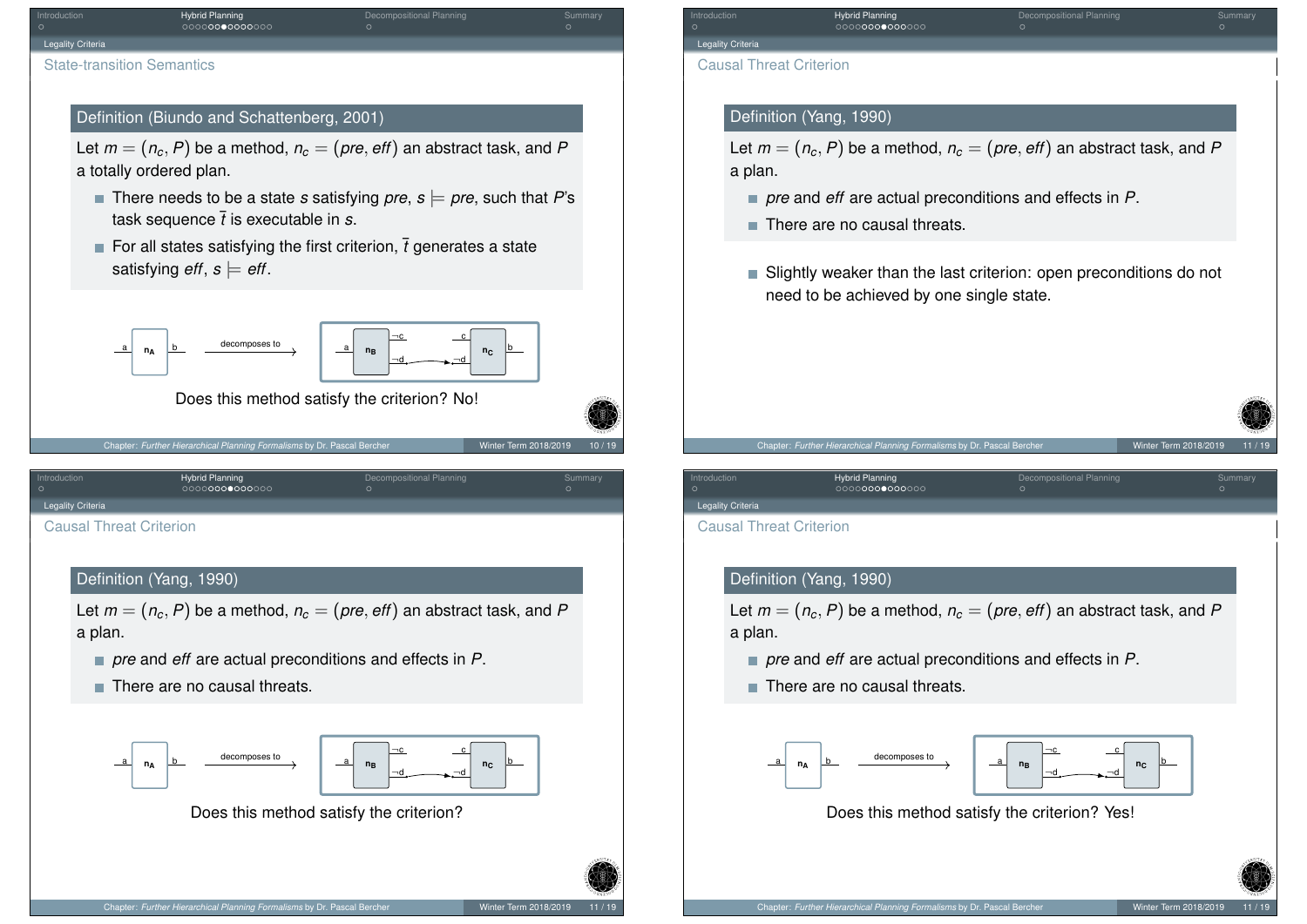<span id="page-5-0"></span>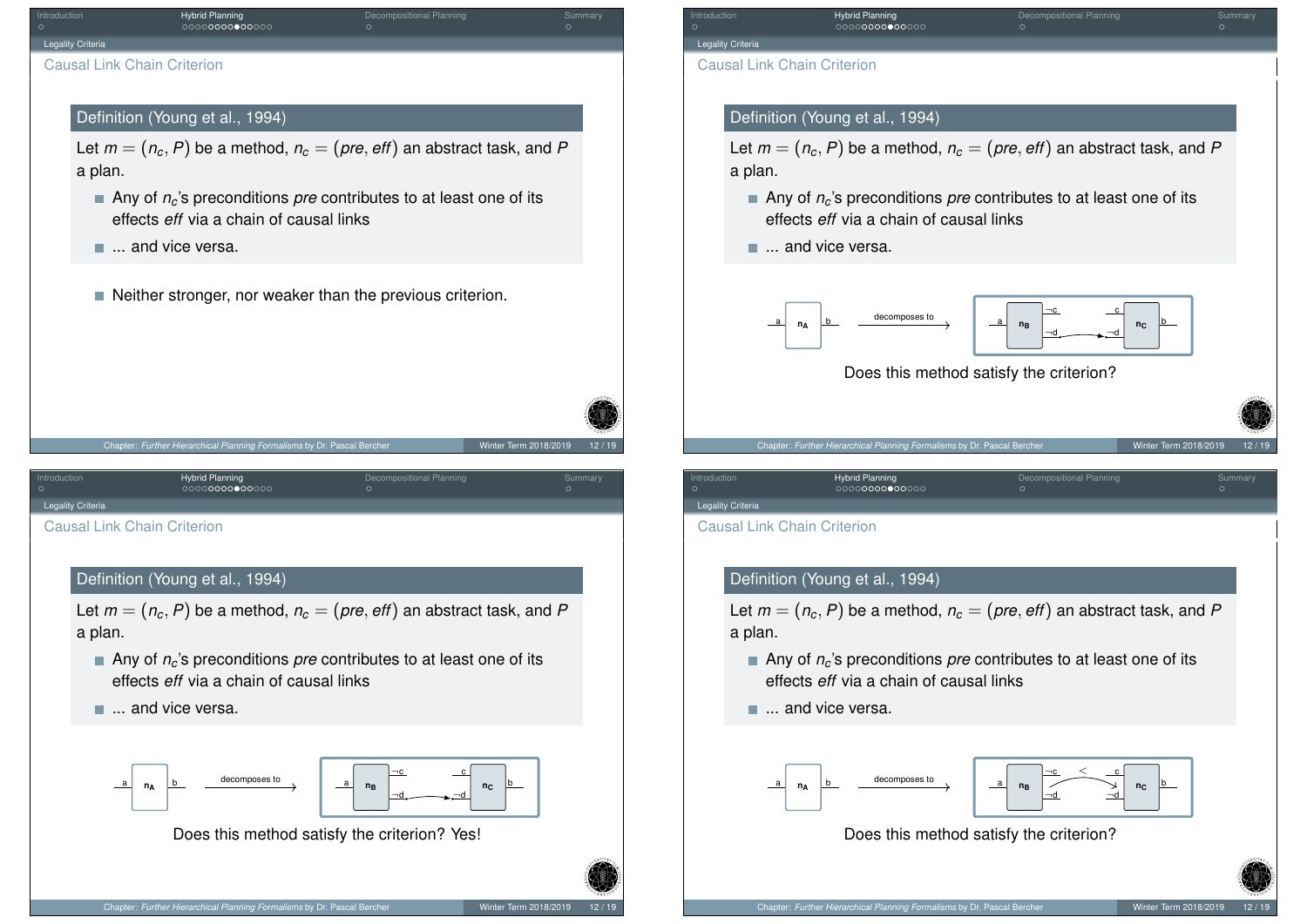<span id="page-6-0"></span>

Introduction **Hybrid Planning Compositional Planning Summary** Summary

# Definition (Young et al., 1994)

Let  $m = (n_c, P)$  be a method,  $n_c = (pre, eff)$  an abstract task, and P

■ Any of *n<sub>c</sub>*'s preconditions *pre* contributes to at least one of its effects *eff* via a chain of causal links



Does this method satisfy the criterion?

Chapter: Further Hierarchical Planning Formalisms by Dr. Pascal Be

|            | <u>UUUUUUUUUUUUUU</u>                                          |                                                                                        |  |
|------------|----------------------------------------------------------------|----------------------------------------------------------------------------------------|--|
| ia         |                                                                |                                                                                        |  |
| ın a Name? |                                                                |                                                                                        |  |
|            |                                                                |                                                                                        |  |
|            |                                                                |                                                                                        |  |
|            |                                                                |                                                                                        |  |
|            | ■ Which impact have the legality criteria on the expressivity? |                                                                                        |  |
|            |                                                                | $\blacksquare$ We show that every HTN problem ${\mathcal P}$ can be transformed into a |  |

- hybrid planning problem  $\mathcal{P}',$  such that:
	- $\mathcal P$  and  $\mathcal P'$  have the same set of solutions (see discussion),
	- $\mathcal{P}'$  satisfies all legality criteria.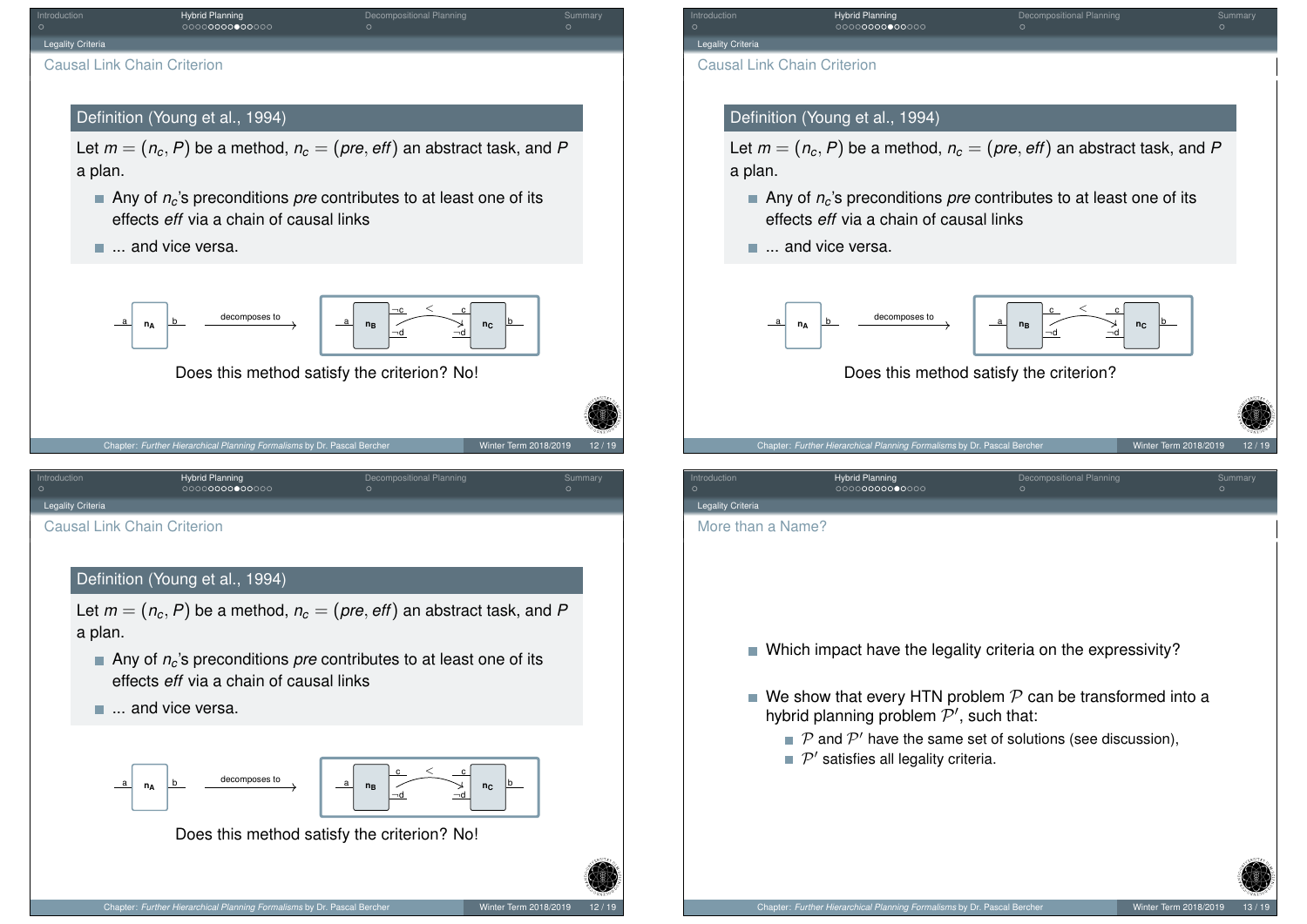#### Legality Criteria

# Encoding HTN Problems into Hybrid Problems

For each primitive task *t*, create an abstract copy *T* without preconditions and effects. Then:

 $\blacksquare$  Add a method  $m = (T, P)$  with P containing exactly *t*.

Introduction **Hybrid Planning Compositional Planning Summary** Summary

 $\blacksquare$  In each plan, replace *t* by *T*.



#### <span id="page-7-0"></span>[Le](#page-0-0)gality Criteria

[Enc](#page-2-0)[oding H](#page-7-0)TN [P](#page-0-0)[ro](#page-1-0)[bl](#page-2-0)[e](#page-3-0)[m](#page-4-0)[s](#page-6-0) [in](#page-7-0)[to](#page-8-0) Hybrid Probl[em](#page-8-0)s



# Properties:

- All abstract tasks do not have preconditions or effects
- For all plans holds:
	- $\blacksquare$  either there are only abstract tasks
	- or at most one.
- Thus, all methods in  $\mathcal{P}'$  satisfy all legality criteria.

# Legality Criteria Encoding HTN Problems into Hybrid Problems

For each primitive task *t*, create an abstract copy *T* without preconditions and effects. Then:

Introduction **Ary Hybrid Planning Compositional Planning Summary** Summary

- $\blacksquare$  Add a method  $m = (T, P)$  with P containing exactly *t*.
- $\blacksquare$  In each plan, replace *t* by *T*.



Computational Complexity

## Introduction

- The problem definition and the solution criteria changed, so we have a new problem class with potentially different theoretical properties.
- So, how hard (or easy) is this problem?
- As we will see: we can express every HTN problem as a hybrid problem without violating any criterion.
- $\blacksquare$  Thus, it's as hard as HTN planning.
- **Membership results (lower bounds) are open, but probably** identical to those from HTN planning as well.